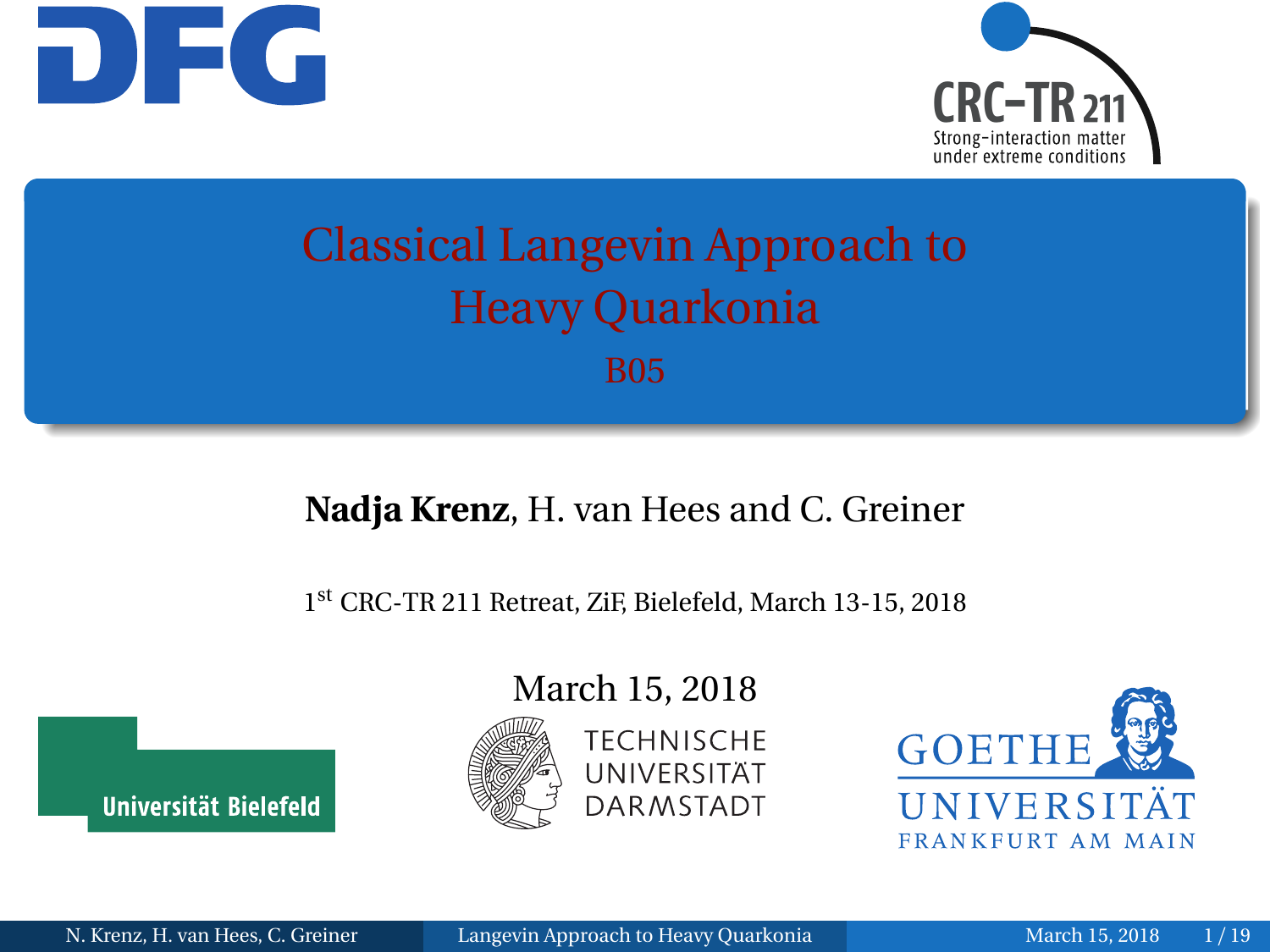



- <sup>2</sup> [Langevin Equation for](#page-3-0) *QQ*¯ pair
	- [Numerical tests](#page-6-0)
- 4 [Summary and Outlook](#page-14-0)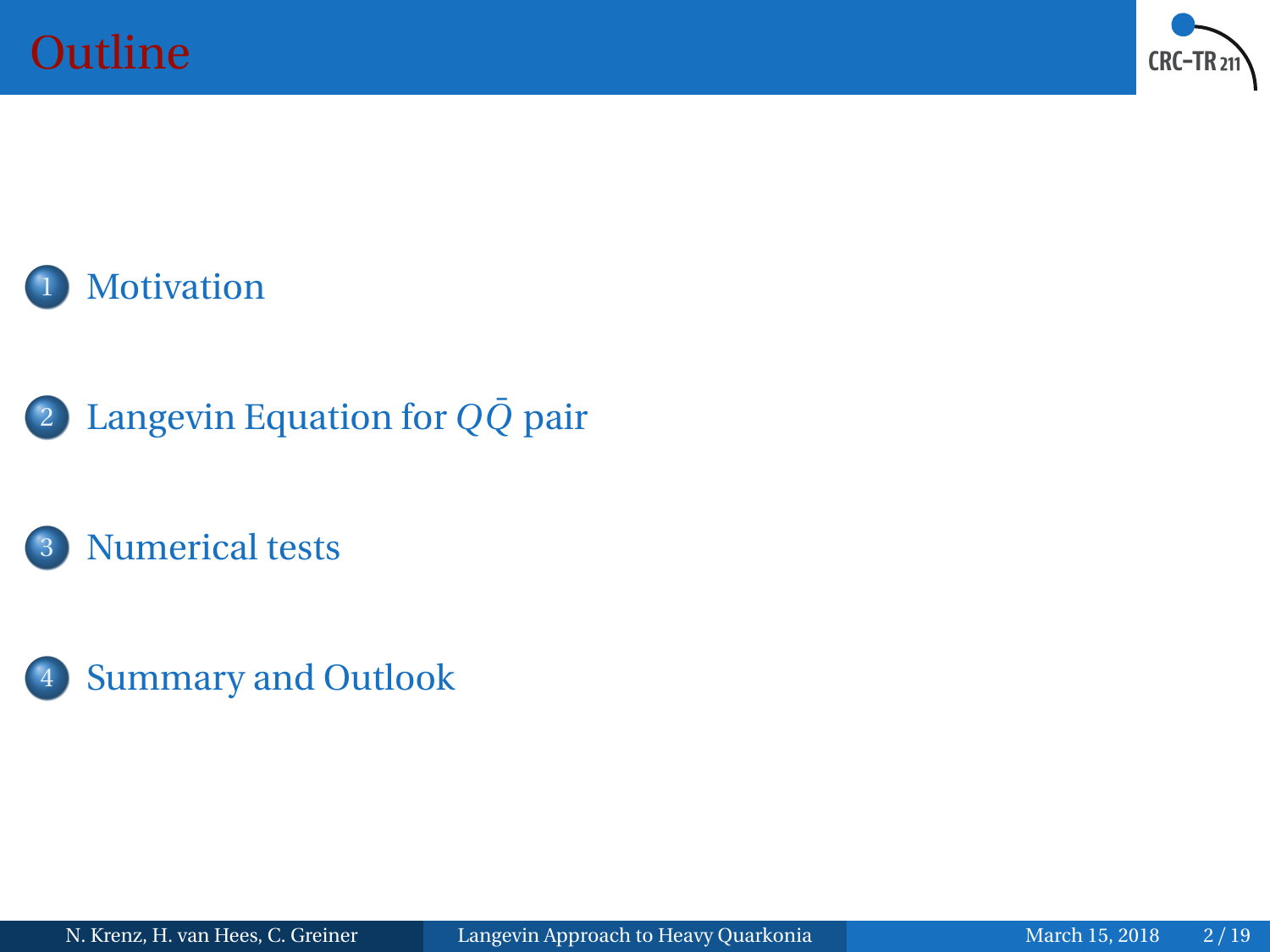

- <span id="page-2-0"></span> $\bullet$  *J*/ $\psi$  suppression in heavy-ion collisions as signal for deconfinement [[MS86](#page-18-0)]
- heavy quarkonia produced in primordial hard collisions
- melt/dissociate in QGP due to color screening/collisions
- at higher beam energies: also regeneration



[from J. Stachel, Talk at EMMI workshop Feb/13/18]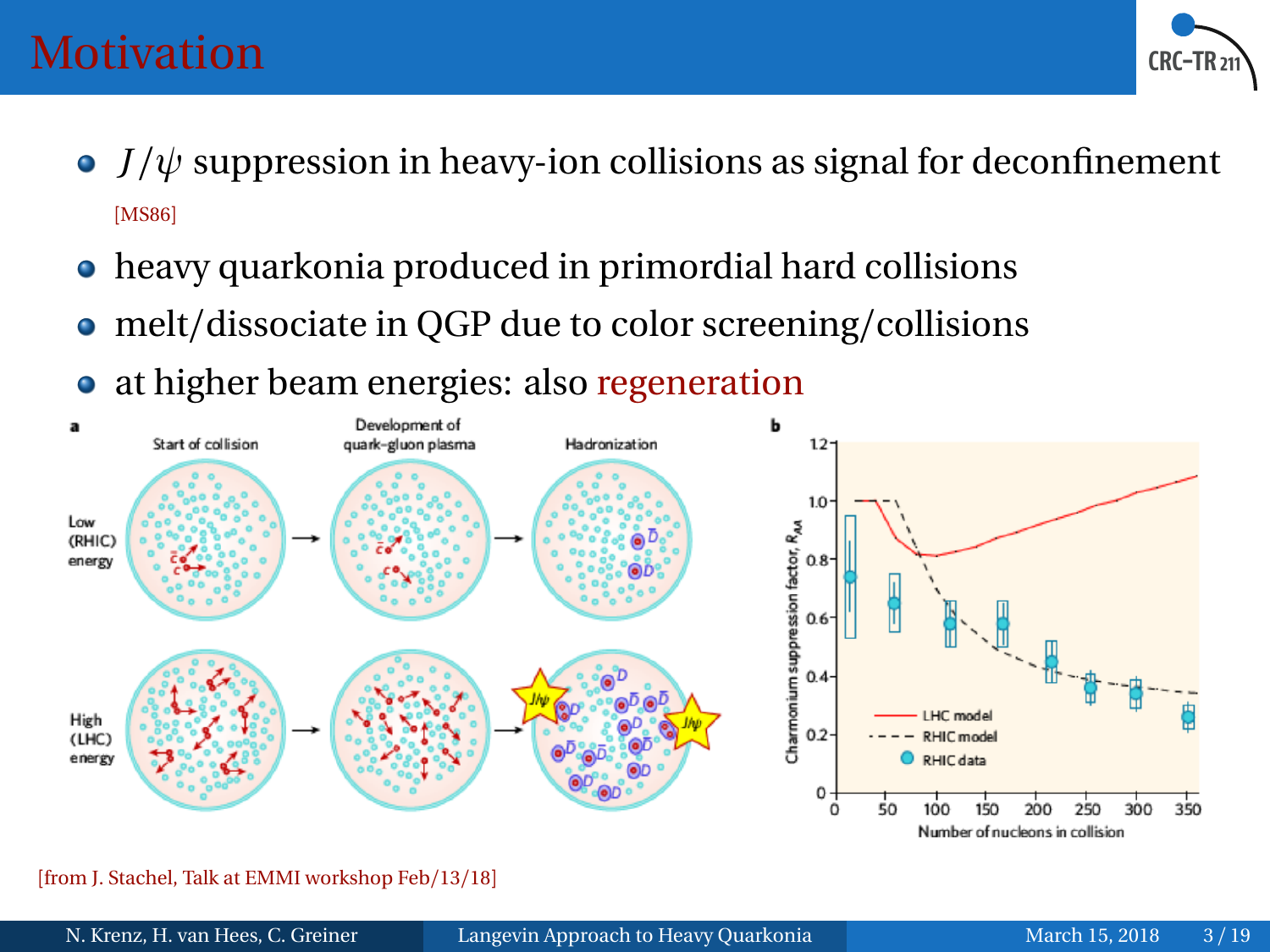- <span id="page-3-0"></span>• Fokker-Planck equation for c and  $\bar{c}$  quarks
- single as well as many pairs

$$
\dot{\mathbf{r}} = \frac{1}{2M} \mathbf{p},
$$
\n
$$
\dot{\mathbf{p}} = \mathbf{F}(\mathbf{r} - \bar{\mathbf{r}}) - \gamma \mathbf{p} + \sqrt{2MT\gamma \Delta t} \mathbf{p}
$$
\nand analogous for  $\bar{c}$ 

- **•** *γ*: drag coefficient from **[[BDBFG16](#page-18-1)]** (Abelian plasma model)
- *ρ*: Gaussian-distributed white noise
- $\bullet$   $\vec{F} = -\nabla V$  from same model!

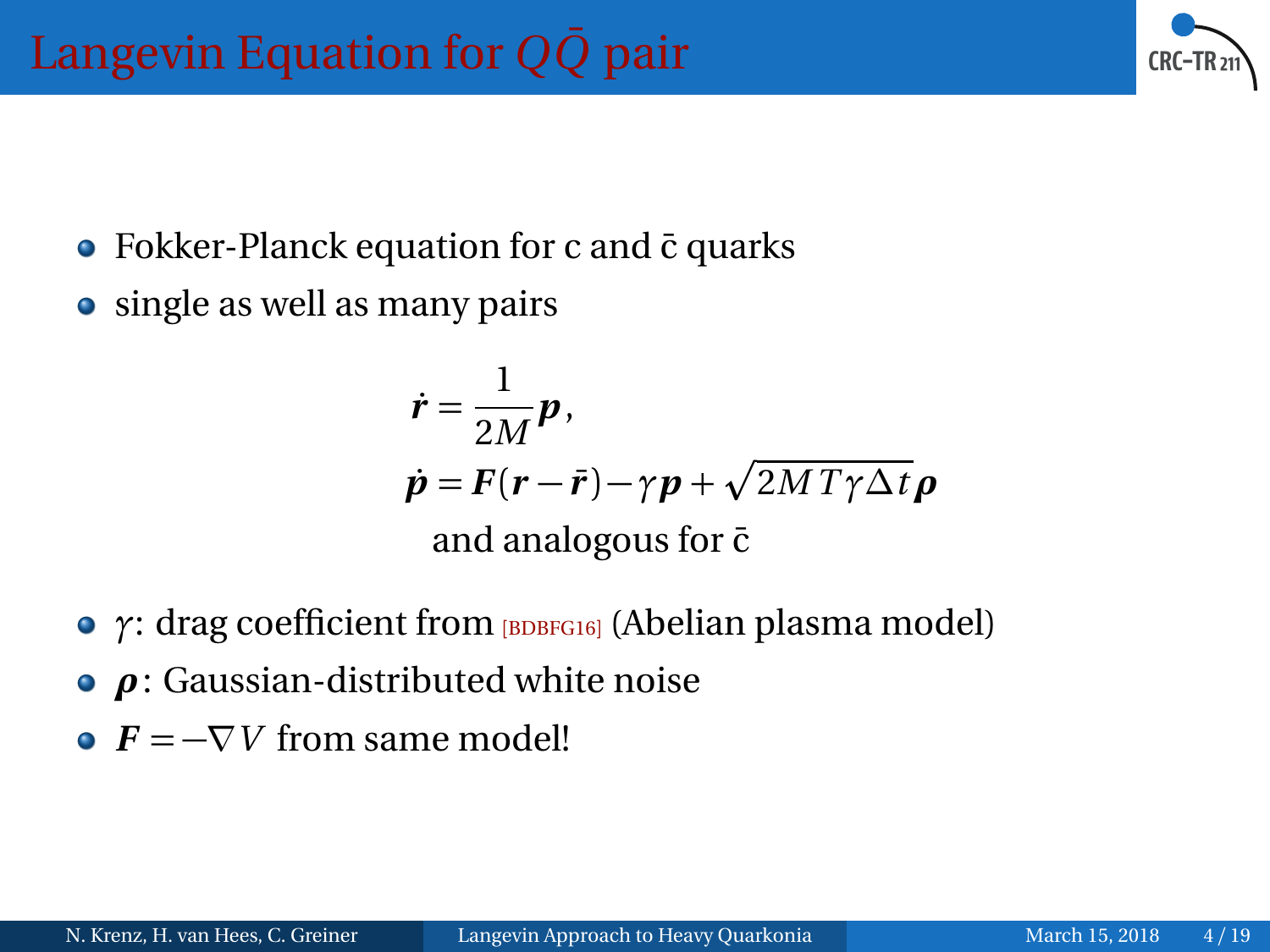

UV-regularized screened Coulomb potential: *Λ* = 4GeV • running coupling

$$
g^2 = 4\pi \alpha_s = \frac{4\pi \alpha_s (T_c)}{1 + C \ln(T/T_c)},
$$
  $C = 0.76,$   $T_c = 160 \text{ MeV},$   $\alpha_s (T_c) = 0.5$ 

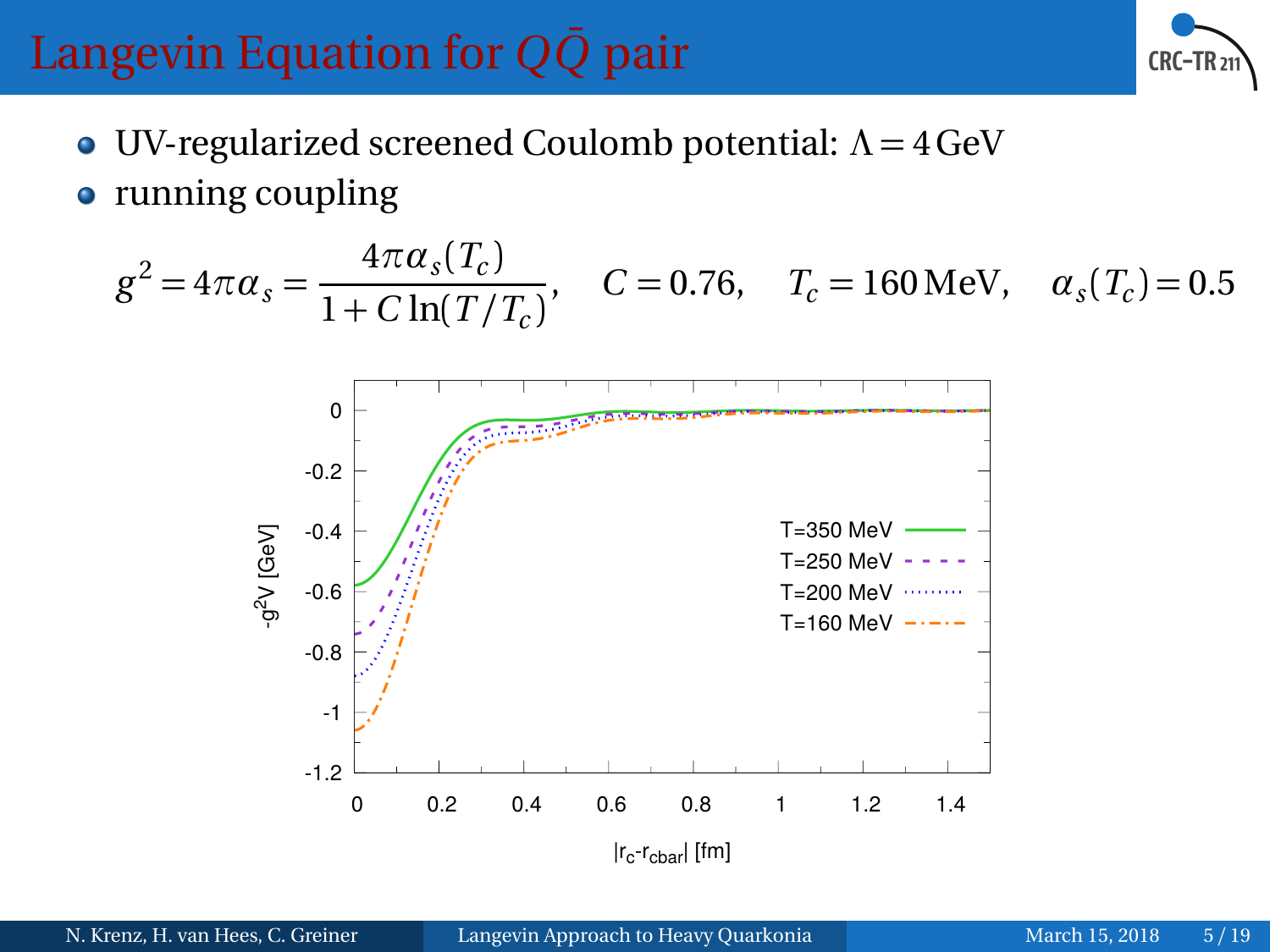

- UV-regularized screened Coulomb potential: *Λ* = 4GeV
- drag coefficient

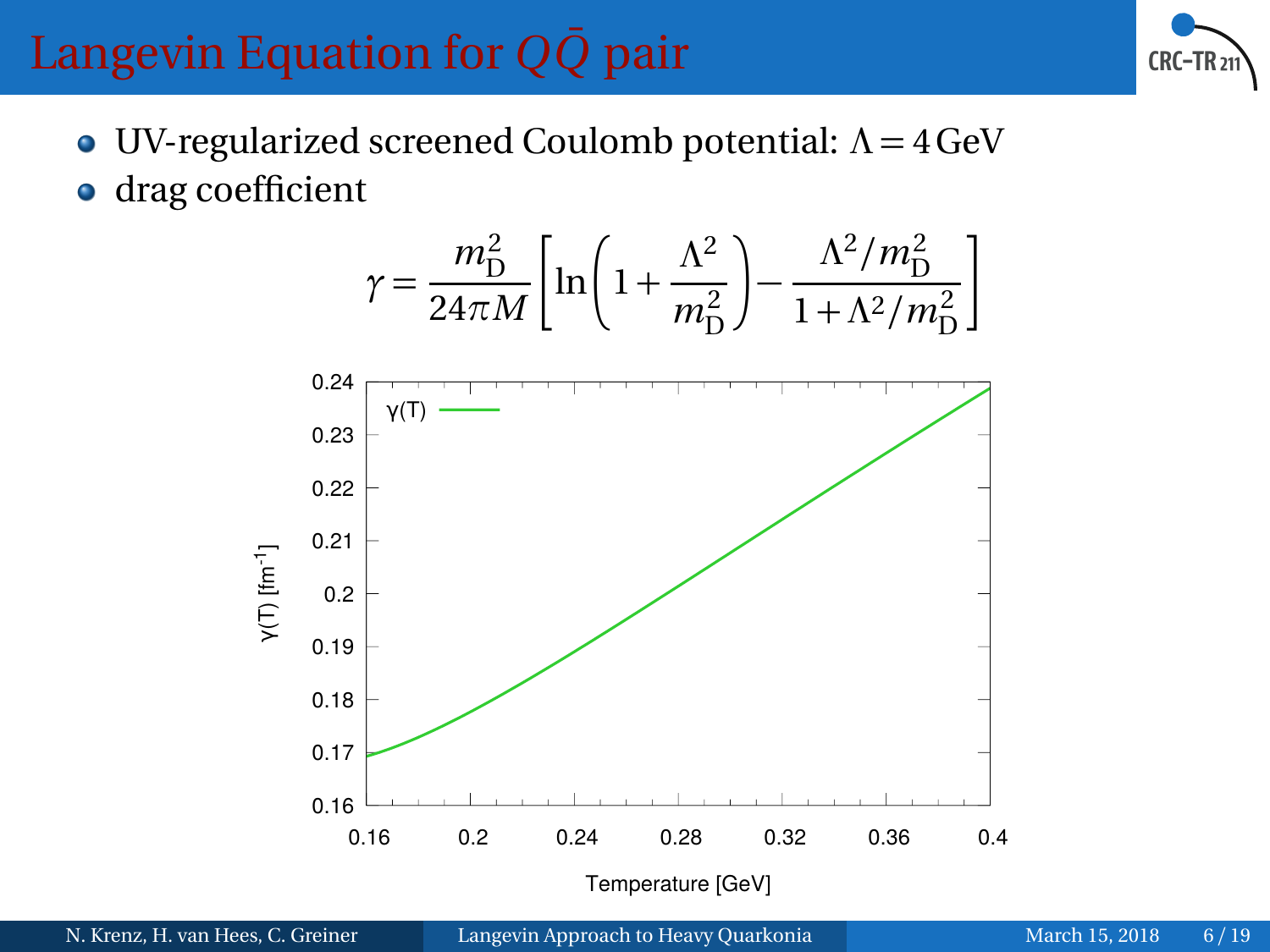

- <span id="page-6-0"></span>• single cc pair,  $T = 200 \,\text{MeV}$ ,  $M = 1.8 \,\text{GeV}$  open system
- equlibrium limit: momentum distribution

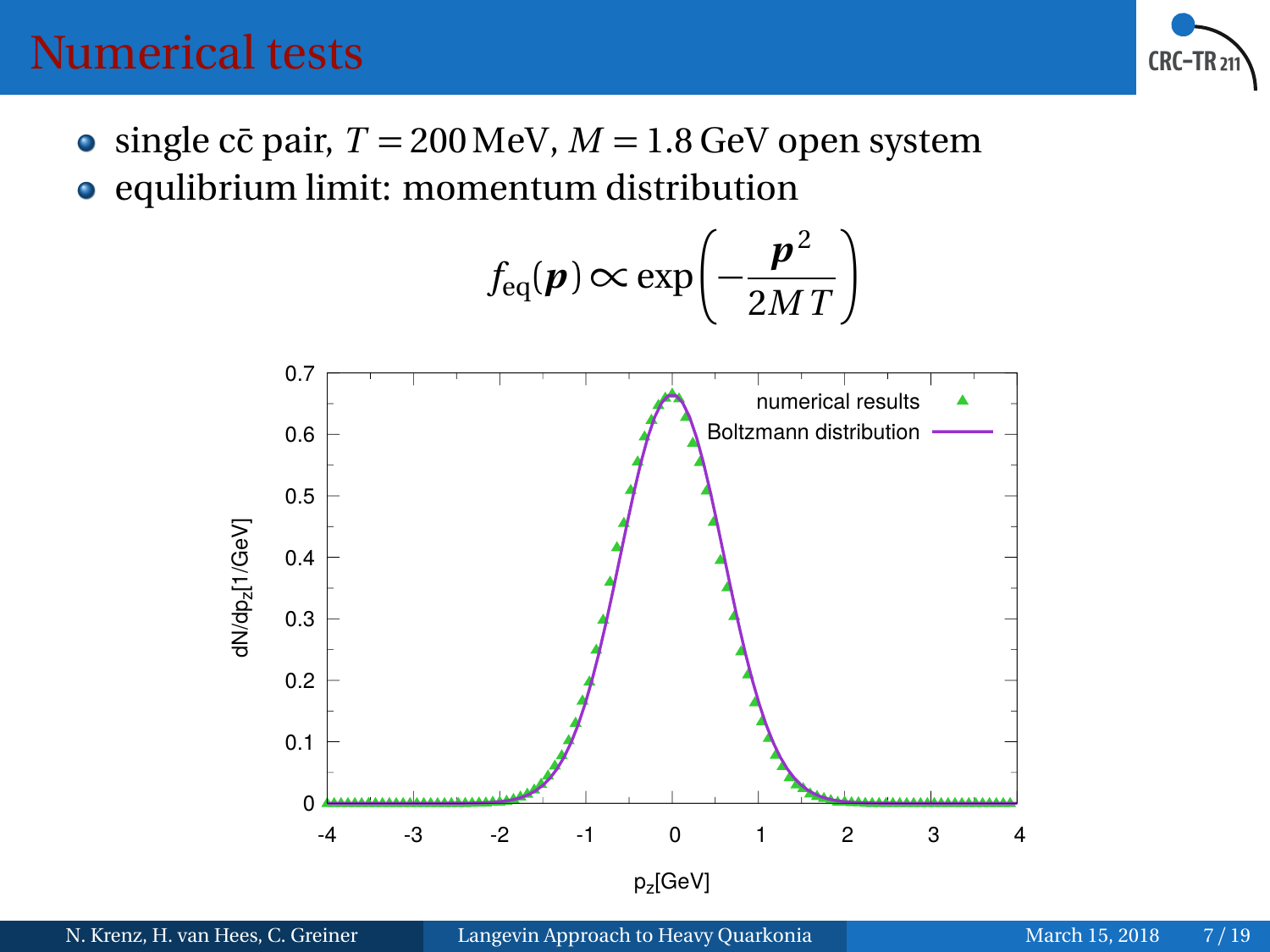

- single cc pair,  $T = 200 \,\text{MeV}$ ,  $M = 1.8 \,\text{GeV}$ , open system
- Brownian behavior of distance between *c* and *c*¯  $\bullet$

$$
\langle (\mathbf{r}(t)-\mathbf{r}(0))^2 \rangle \underset{t\to\infty}{\cong} 2 \cdot 6 \cdot D_{\rm s} t, \quad D_{\rm s} = \frac{T}{M\gamma}
$$

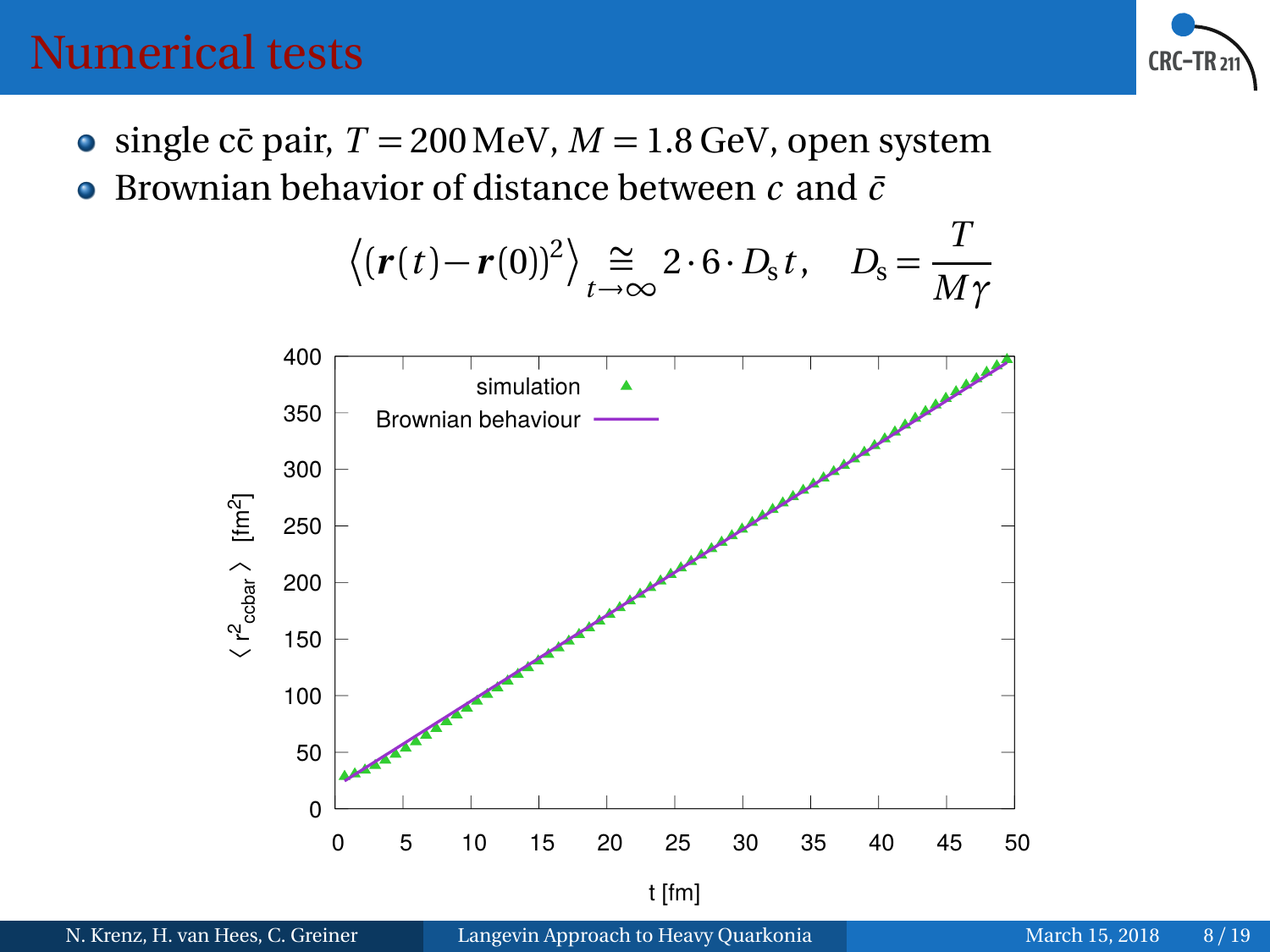

 $\bullet$  single cc pair,  $T = 200 \,\text{MeV}$ ,  $M = 1.8 \,\text{GeV}$ , open system  $\bullet$  equipartition theorem for center-mass-pair energy

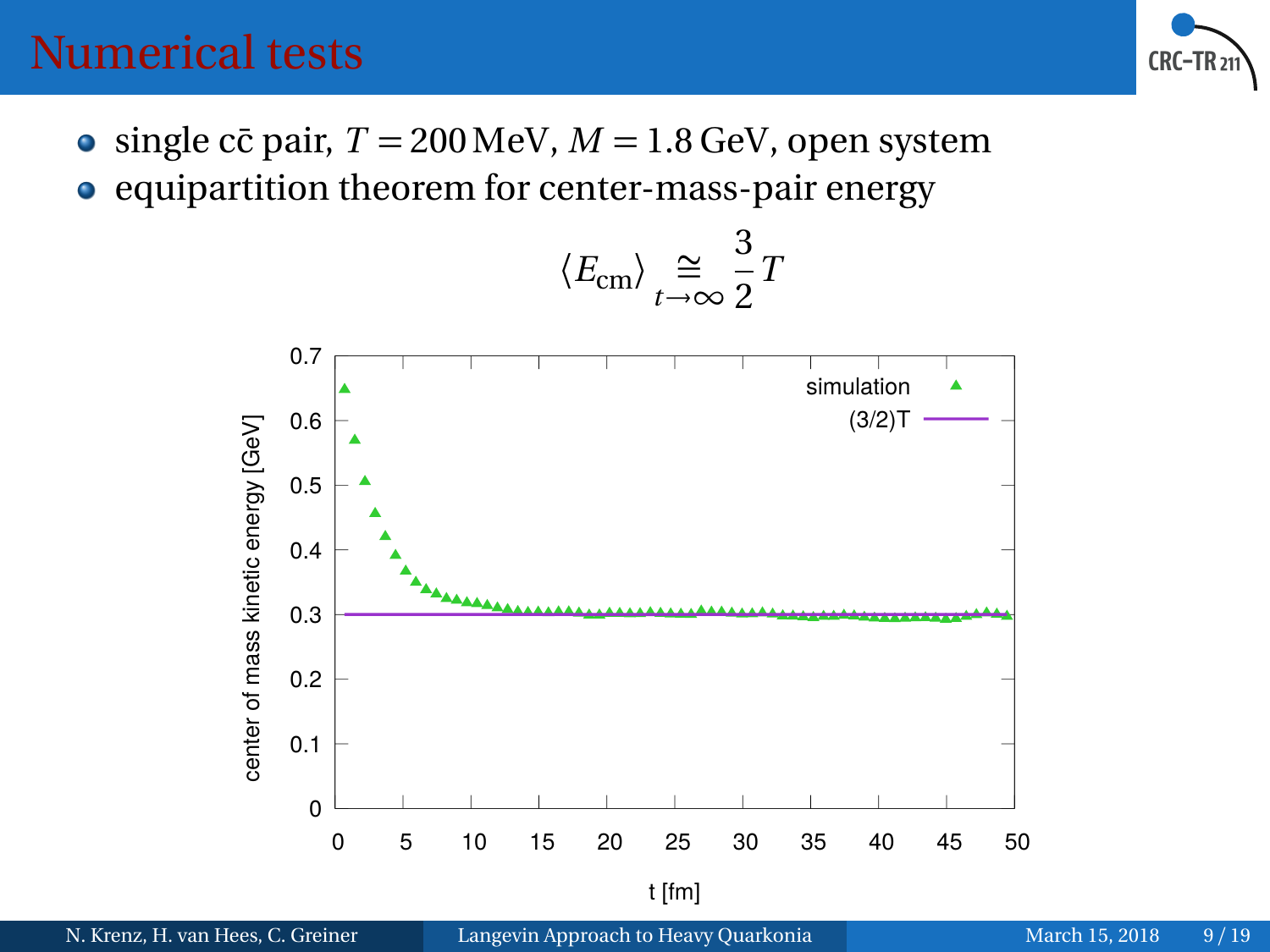

- single cc̄ pair,  $T = 160 \,\mathrm{MeV}$ ,  $M = 1.8 \,\mathrm{GeV}$ ,  $(8 \,\mathrm{fm})^3$  rigid box
- *E*rel distribution in equilibrium limit

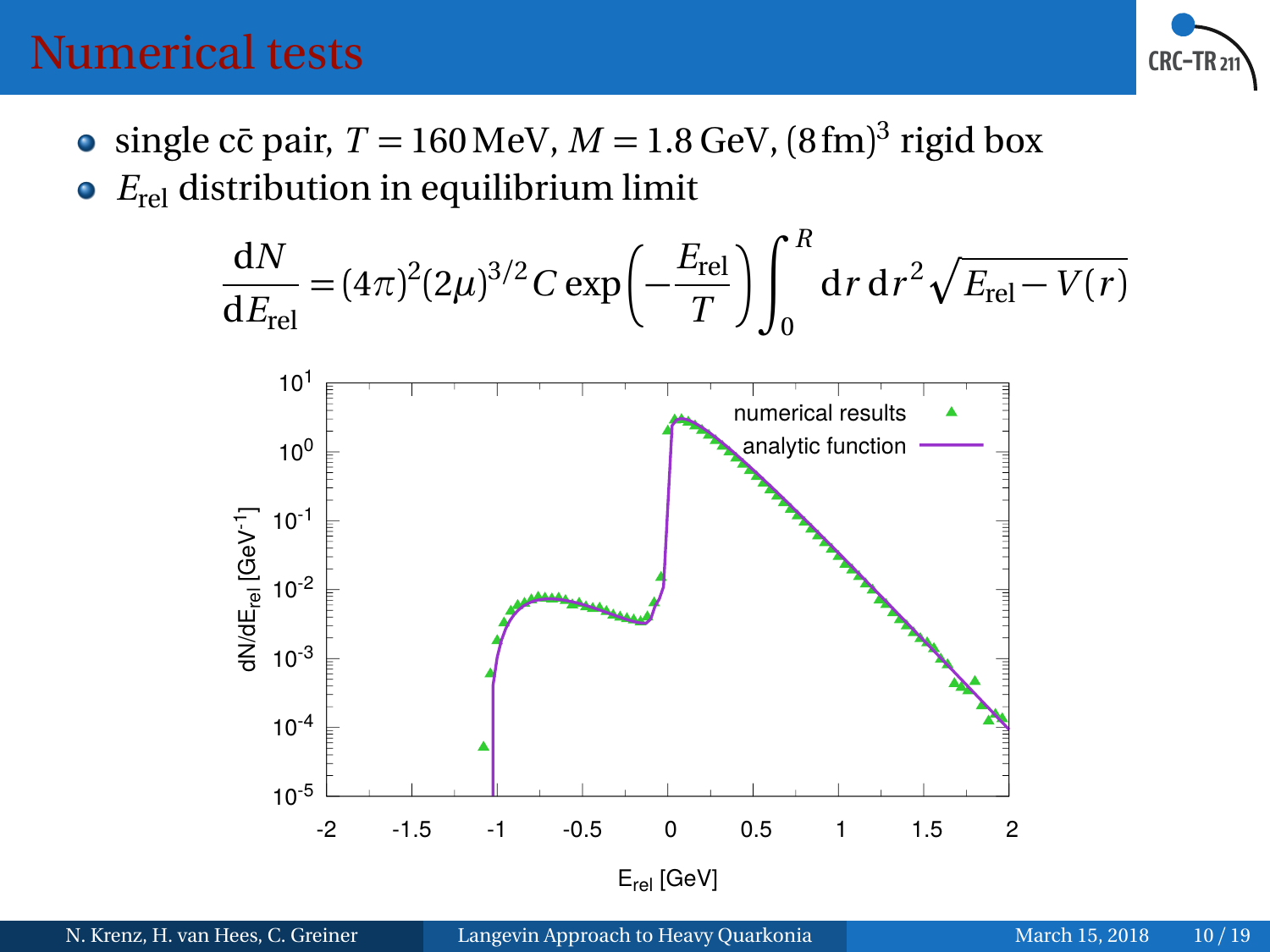

- $\frac{\text{single c\bar{c}}}{\text{pair, } T} = 200, 250, 300 \,\text{MeV} \, M = 1.8 \,\text{GeV}, \, (8 \,\text{fm})^3 \,\text{rigid box}$
- *E*rel distribution in equilibrium limit

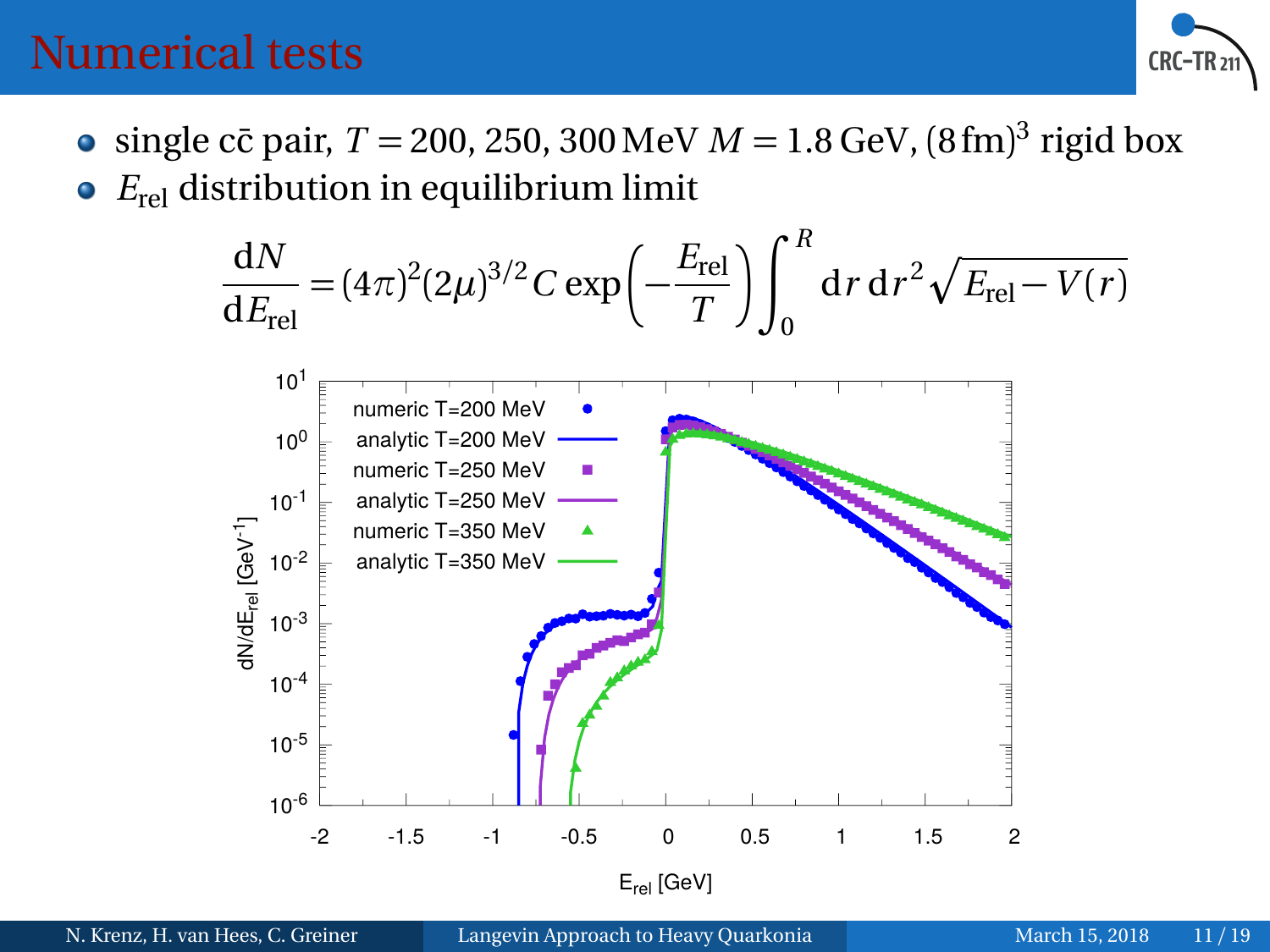

- single cc̄ pair,  $T = 160 \,\mathrm{MeV}$ ,  $M = 1.8 \,\mathrm{GeV}$ ,  $(8 \,\mathrm{fm})^3$  rigid box
- **•** fraction of bound states

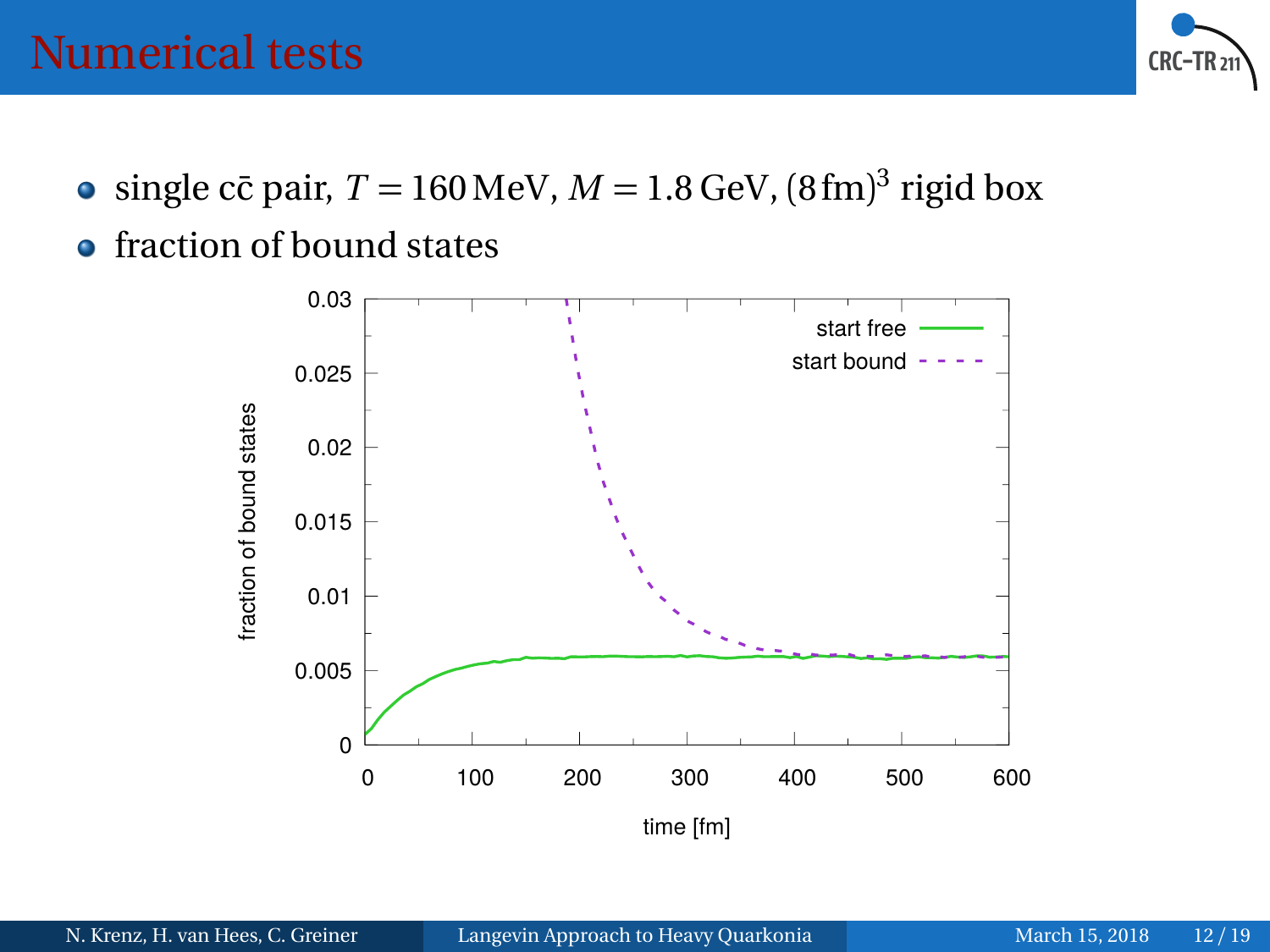

- single cc̄ pair,  $T = 160 \,\mathrm{MeV}$ ,  $M = 1.8 \,\mathrm{GeV}$ ,  $(8 \,\mathrm{fm})^3$  rigid box
- relaxation time for bound-state formation/dissociation

• "k factor": 
$$
\gamma \rightarrow k\gamma
$$

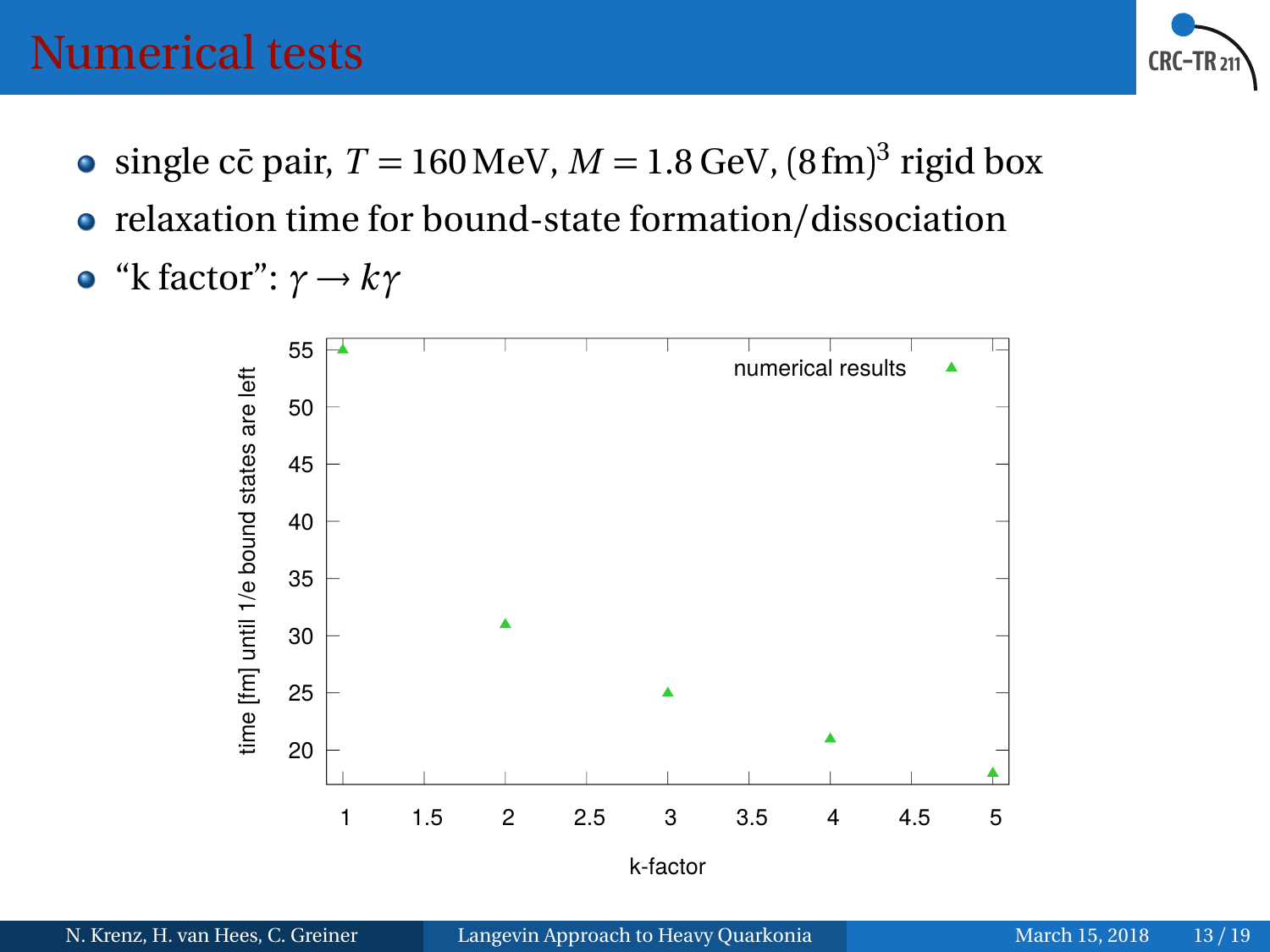

- $\bullet$  single cc pair,  $T = 160 \,\text{MeV}$ , rigid boxes
- fraction of bound states:

Langevin equilibrium limit vs. (grand-)canonical ensemble

| Volume:                                                |                   | $(8 \text{ fm})^3$   $(10 \text{ fm})^3$   $(12 \text{ fm})^3$ |                  |
|--------------------------------------------------------|-------------------|----------------------------------------------------------------|------------------|
| grand canonical fraction of $J/\psi$   0.0066   0.0035 |                   |                                                                | $^{\circ}$ 0.002 |
| Langevin fraction of $J/\psi$                          | $0.0059$   0.0029 |                                                                | $\pm 0.0017$     |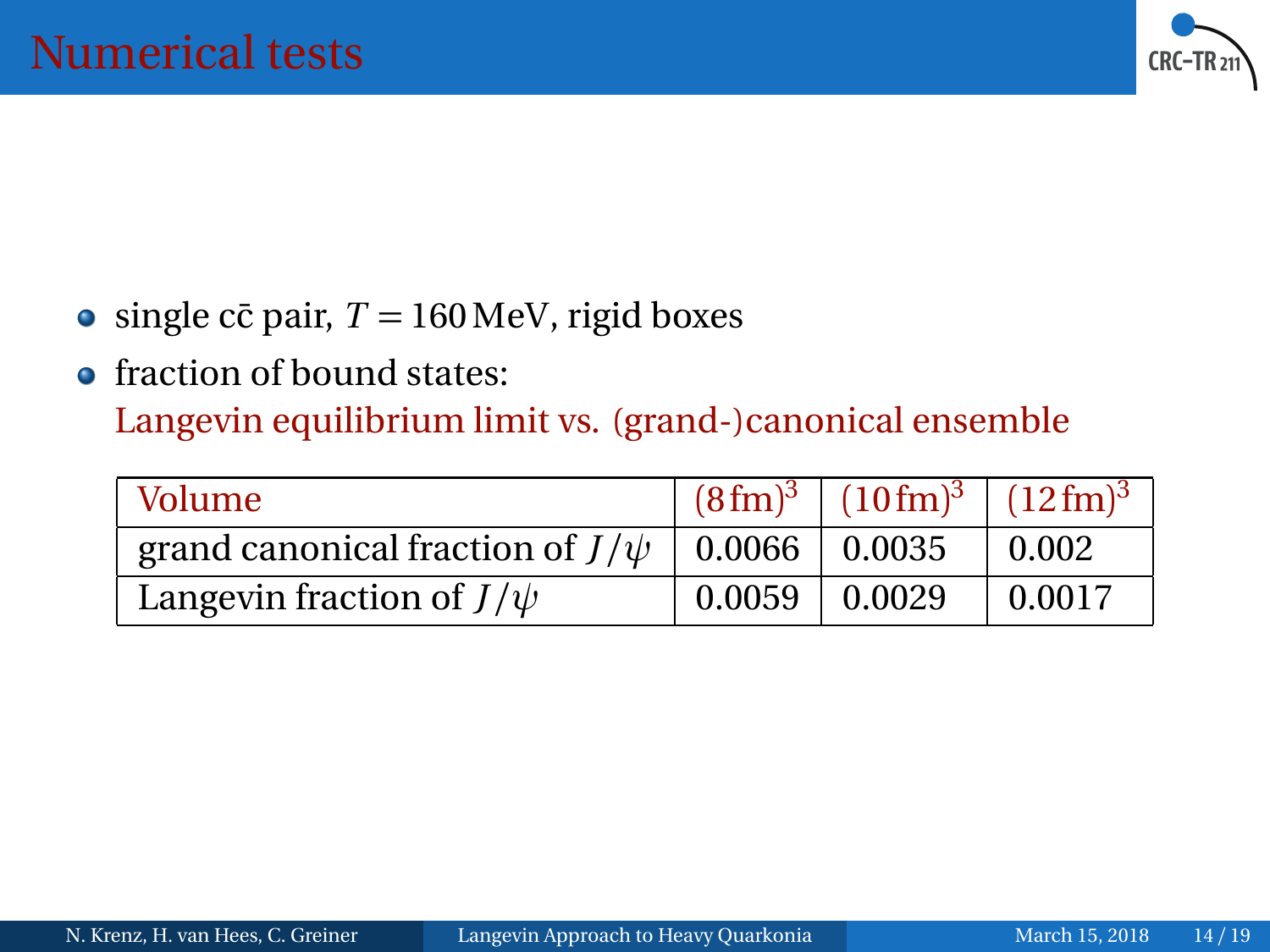

#### <span id="page-14-0"></span>**•** Summary

- Langevin simulation of charm-anticharm quarks in QGP
- based on potential and drag coefficients from Abelian gauge model [[BDBFG16](#page-18-1)]
- passes all equilibration "box tests"
- bound-state properties in finite box ⇔ GC ensemble

#### Outlook

- generalize to expanding fireballs mimicking a heavy-ion collision
- explore different heavy-quark potentials
- using quantum Wigner function to analyze phase-space distribution functions [[YS09](#page-18-2)] in terms of quantum bound states
- long-time goal: full in-medium quantum Langevin treatment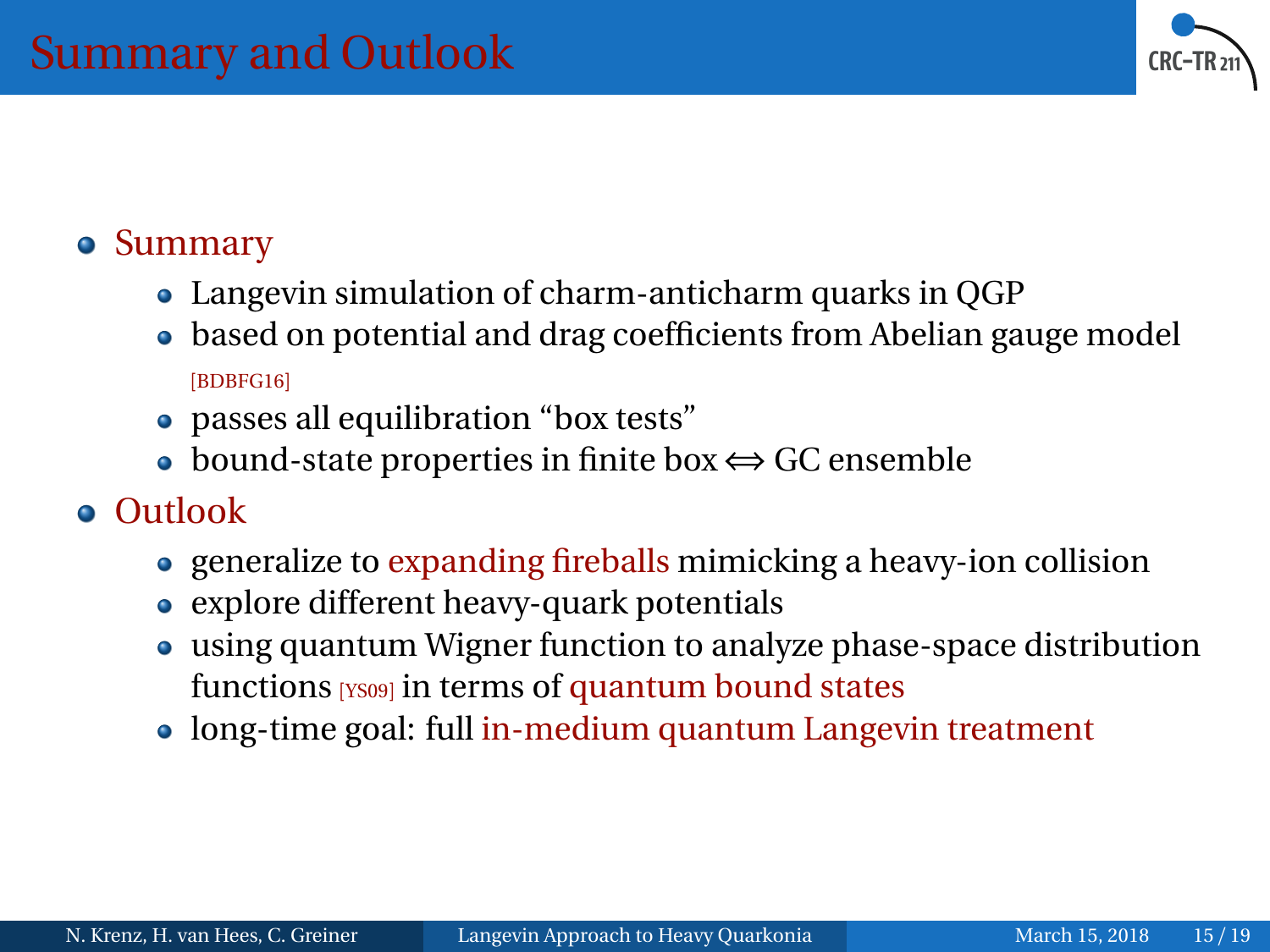# Backup Slides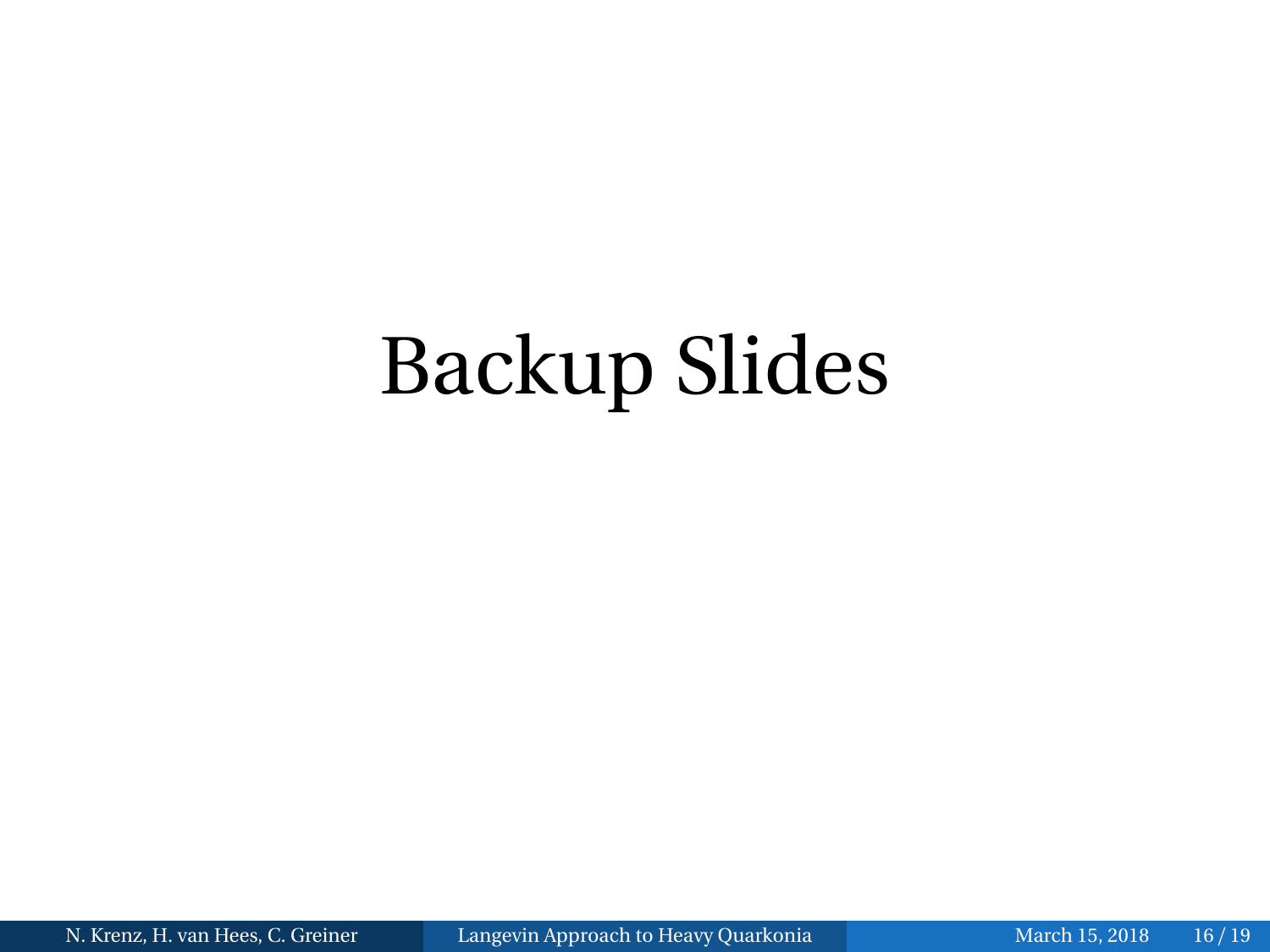

- $\bullet$  heavy quarks in an Abelian plasma  $\beta$ [BDBFG16](#page-18-1)]
- *QQ* pair described by set of Langevin equations

$$
M\ddot{\mathbf{r}} + \frac{\beta g^2}{2} [\mathcal{H}(0)\dot{\mathbf{r}} - \mathcal{H}(\mathbf{s})\dot{\mathbf{r}}] - g^2 \nabla V(\mathbf{s}) = \xi(\mathbf{s}, t)
$$
  

$$
M\ddot{\mathbf{r}} + \frac{\beta g^2}{2} [\mathcal{H}(0)\dot{\mathbf{r}} - \mathcal{H}(\mathbf{s})\dot{\mathbf{r}}] + g^2 \nabla V(\mathbf{s}) = \bar{\xi}(\mathbf{s}, t).
$$

Drag and diffusion coefficients derived from complex potential

$$
\mathcal{V}(\mathbf{s}) = -g^2 V(\mathbf{r}) - ig^2 [W(\mathbf{s}) - W(0)]
$$
  
\n
$$
= -\frac{g^2}{4\pi} \frac{\exp(-m_D s)}{s} - ig^2 \frac{g^2 T}{4\pi} \phi(m_D s),
$$
  
\n
$$
\phi(x) = 2 \int_0^\infty dz \frac{z}{(z^2 + 1)^2} \left[ 1 - \frac{\sin(z x)}{z x} \right],
$$
  
\n
$$
\mathcal{H}_{\alpha\beta}(\mathbf{s}) = \frac{\partial^2 W(\mathbf{s})}{\partial r_\alpha \partial r_\beta}
$$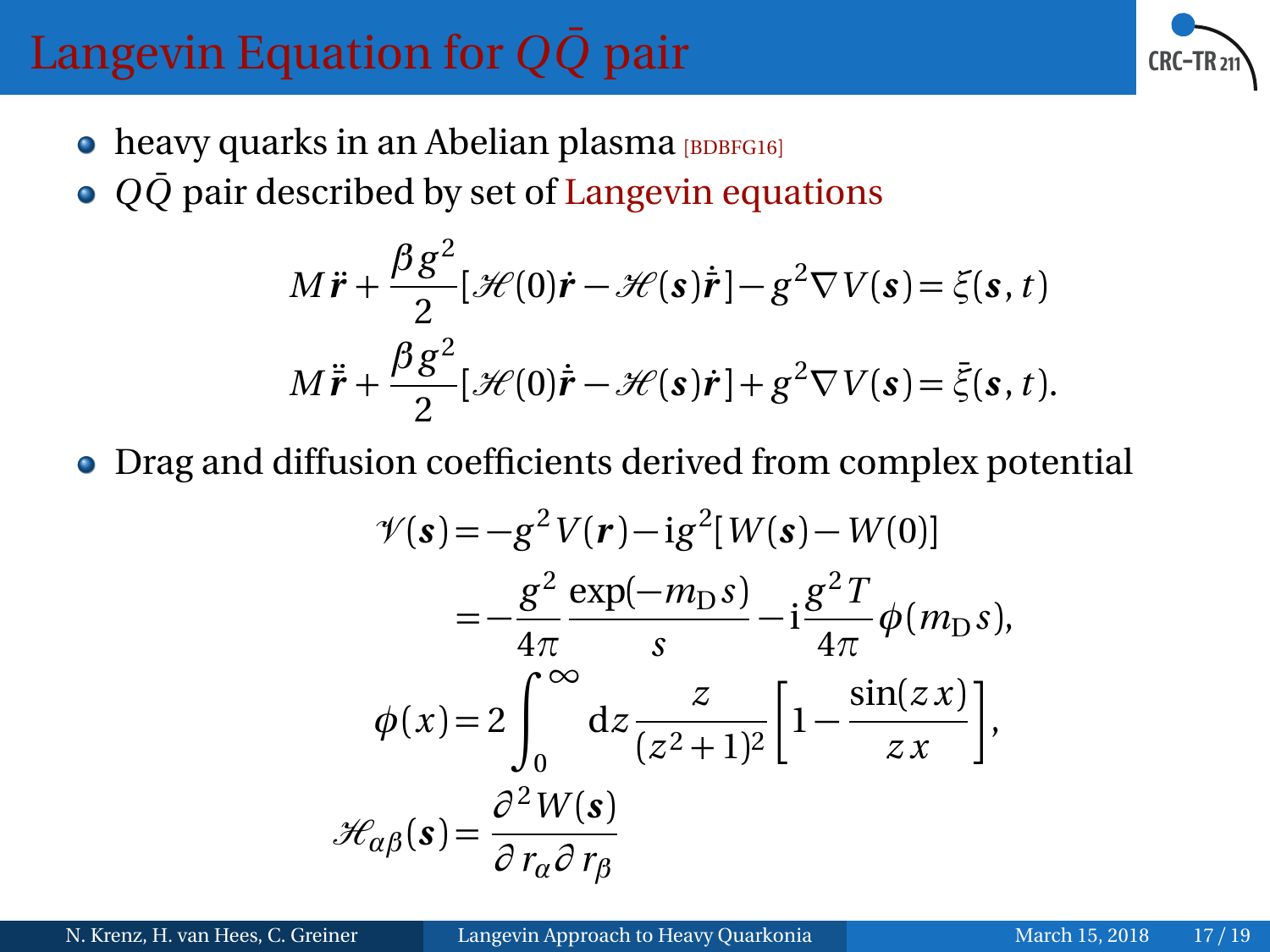- $\bullet$  heavy quarks in an Abelian plasma  $\beta$ [BDBFG16](#page-18-1)]
- *QQ* pair described by set of Langevin equations

$$
M\ddot{\mathbf{r}} + \frac{g^2}{2T} [\mathcal{H}(0)\dot{\mathbf{r}} - \mathcal{H}(\mathbf{s})\dot{\mathbf{r}} - g^2 \nabla V(\mathbf{s}) = \xi(\mathbf{s}, t)
$$
  

$$
M\ddot{\mathbf{r}} + \frac{g^2}{2T} [\mathcal{H}(0)\dot{\mathbf{r}} - \mathcal{H}(\mathbf{s})\dot{\mathbf{r}}] + g^2 \nabla V(\mathbf{s}) = \bar{\xi}(\mathbf{s}, t).
$$

"Random force" as white noise

$$
\langle \xi_{\alpha}(\mathbf{s}, t) \xi_{\beta}(\mathbf{s}, t') \rangle = \langle \bar{\xi}_{\alpha}(\mathbf{s}, t) \bar{\xi}_{\beta}(\mathbf{s}, t') \rangle = g^2 \mathcal{H}(0) \delta_{\alpha\beta} \delta(t - t'),
$$
  

$$
\langle \xi_{\alpha}(\mathbf{s}, t) \bar{\xi}_{\beta}(\mathbf{s}, t') \rangle = -g^2 \mathcal{H}_{\alpha\beta}(\mathbf{s}) \delta(t - t'),
$$
  

$$
g^2 \mathcal{H}_{\alpha\beta}(0) = 2MT\gamma \delta_{\alpha\beta}
$$

**o** for  $m<sub>D</sub>$ *s*  $\gg$  1 center-mass coordinate  $\rho = (r + \bar{r})/2$  moves as Brownian particle with mass 2*M*, drag  $\gamma$ , diffusion coefficient  $D = 2M\gamma T$